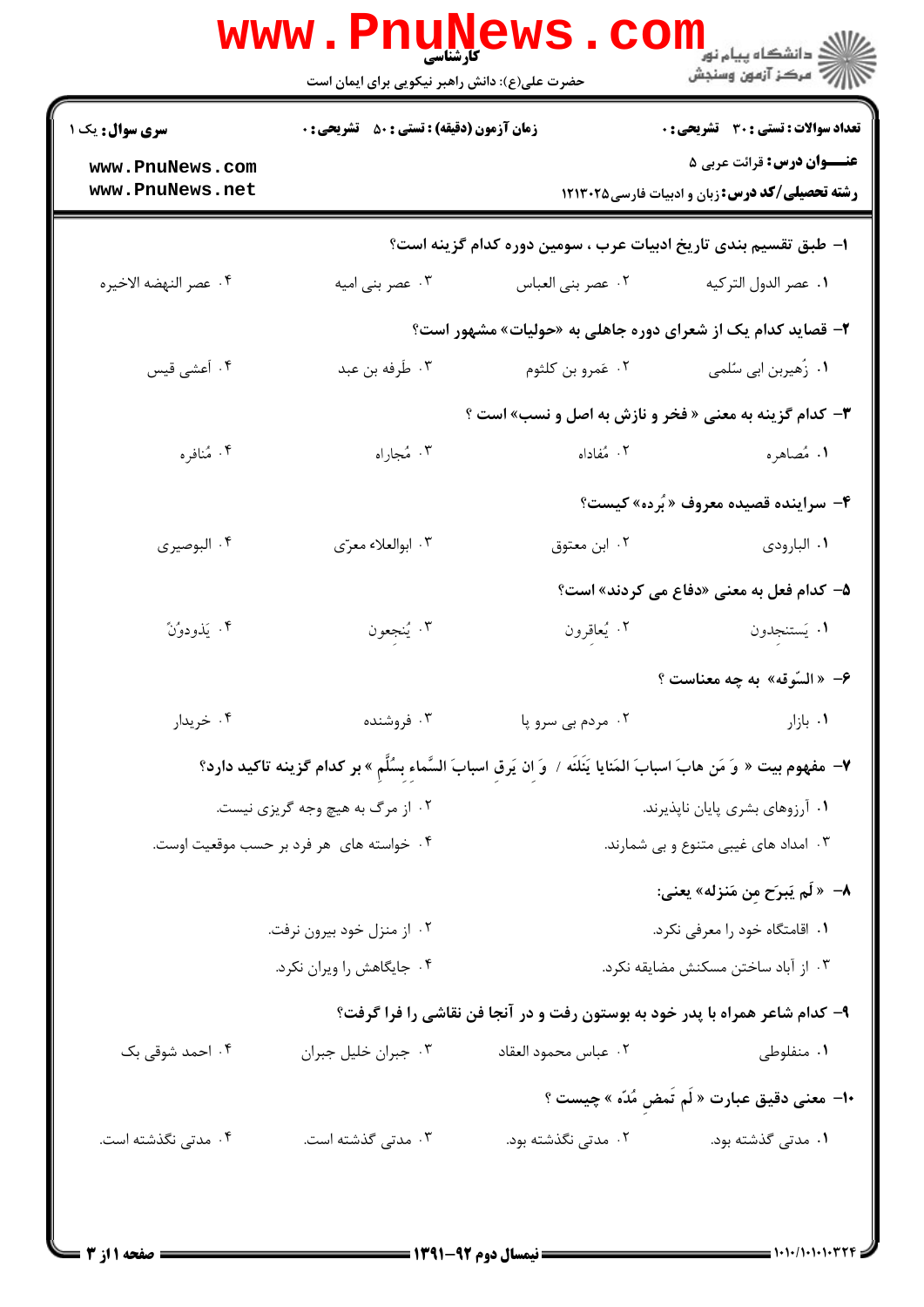|                                         | <b>WWW.PNUNE</b><br><b>کارشناسی</b><br>حضرت علی(ع): دانش راهبر نیکویی برای ایمان است |                              | ڪ دانشڪاه پيا <sub>م</sub> نور<br>7ء مرڪز آزمون وسنڊش                                      |
|-----------------------------------------|--------------------------------------------------------------------------------------|------------------------------|--------------------------------------------------------------------------------------------|
| <b>سری سوال :</b> ۱ یک                  | <b>زمان آزمون (دقیقه) : تستی : 50 ٪ تشریحی : 0</b>                                   |                              | تعداد سوالات : تستي : 30 ٪ تشريحي : 0                                                      |
| www.PnuNews.com<br>www.PnuNews.net      |                                                                                      |                              | <b>عنـــوان درس:</b> قرائت عربي ۵<br><b>رشته تحصیلی/کد درس:</b> زبان و ادبیات فارسی1۲۱۳۰۲۵ |
|                                         |                                                                                      |                              | 11– كدام گزينه اسم معشوقه شاعر نيست ؟                                                      |
| ۰۴ عبله                                 | ۰۳ هر                                                                                | ۰۲ خوله                      | ۰۱ بُرقه                                                                                   |
|                                         |                                                                                      |                              | 1۲–  « اَعتَقلَ والدُه »  يعنى پدرش:                                                       |
| ۰۴ مجروح شد.                            | ۰۳ به زندان افتاد.                                                                   | ۰۲ معروف شد.                 | ۰۱ ترور شد.                                                                                |
|                                         |                                                                                      |                              | 13- کدام واژه به معنی «خشمگین» می باشد؟                                                    |
| ۰۴ لَزاز                                | ۰۳ جَسَّام                                                                           | ۲. مُغَذمر                   | ۰۱ هَضَام                                                                                  |
|                                         | ۱۴- معنی صحیح واژه های«شعث - راقیه - منجّما» به ترتیب در کدام گزینه آمده است ؟       |                              |                                                                                            |
|                                         | ۰۲ گروه - فراوان - انباشته                                                           | 1. مردم- گردن - ساده         |                                                                                            |
|                                         | ۰۴ گسترش - نزدیک - ستاره شناس                                                        | ۰۳ پراکندگی - گرانقدر- کم کم |                                                                                            |
|                                         |                                                                                      |                              | 1۵– کدام کلمه جمع است ؟                                                                    |
| ۰۴ بادء                                 | ۰۳ مقوال                                                                             | ۲. لُسُن                     | ۰۱ سَريَّه                                                                                 |
|                                         |                                                                                      |                              | ۱۶− رابطه معنایی بین کلمات « الحُرّ » و « الفَّرّ » چگونه است؟                             |
| ۰۴ متناسب                               | ۰۳ متضاد                                                                             | ۰۲ متشابه                    | ۰۱ مترادف                                                                                  |
|                                         |                                                                                      |                              | ۱۷- « فلم يُجرهُ احد» يعني :                                                               |
|                                         | ۰۲ کسی همسایه او نشد.                                                                |                              | ۰۱ کسی به او پناه نداد.                                                                    |
|                                         | ۰۴ کسی به او فرمان نداد.                                                             |                              | ۰۳ کسی با او همراه نشد.                                                                    |
|                                         |                                                                                      |                              | ۱۸– کدام گزینه شاعر بزرگ دوره صدر اسلام است ؟                                              |
| ۰۴ کعب بن زهير                          | ۰۳ جَرير                                                                             | ۰۲ بشّار                     | <b>۱</b> . ليل <sub>ى</sub> الاخيليه                                                       |
|                                         |                                                                                      |                              | 19- « اجادَه» به چه معناست ؟                                                               |
| ۰۴ روان گويي                            | ۰۳ نغز گویی                                                                          | ۰۲ زیاده گویی                | ۰۱ بداهه گویی                                                                              |
|                                         |                                                                                      |                              | <b>٢٠</b> – « لا يُزري بهم طَمَع » يعنـى :                                                 |
| ۰۲ علاقه ای به ملاقات با یکدیگر ندارند. |                                                                                      | ۰۱ خواسته های یکسانی ندارند. |                                                                                            |
|                                         | ۰۴ عواقب کارشان بی ضررر است.                                                         |                              | ۰۳ زیاده خواهی ضرری به آنها نمی رساند.                                                     |
|                                         |                                                                                      |                              |                                                                                            |